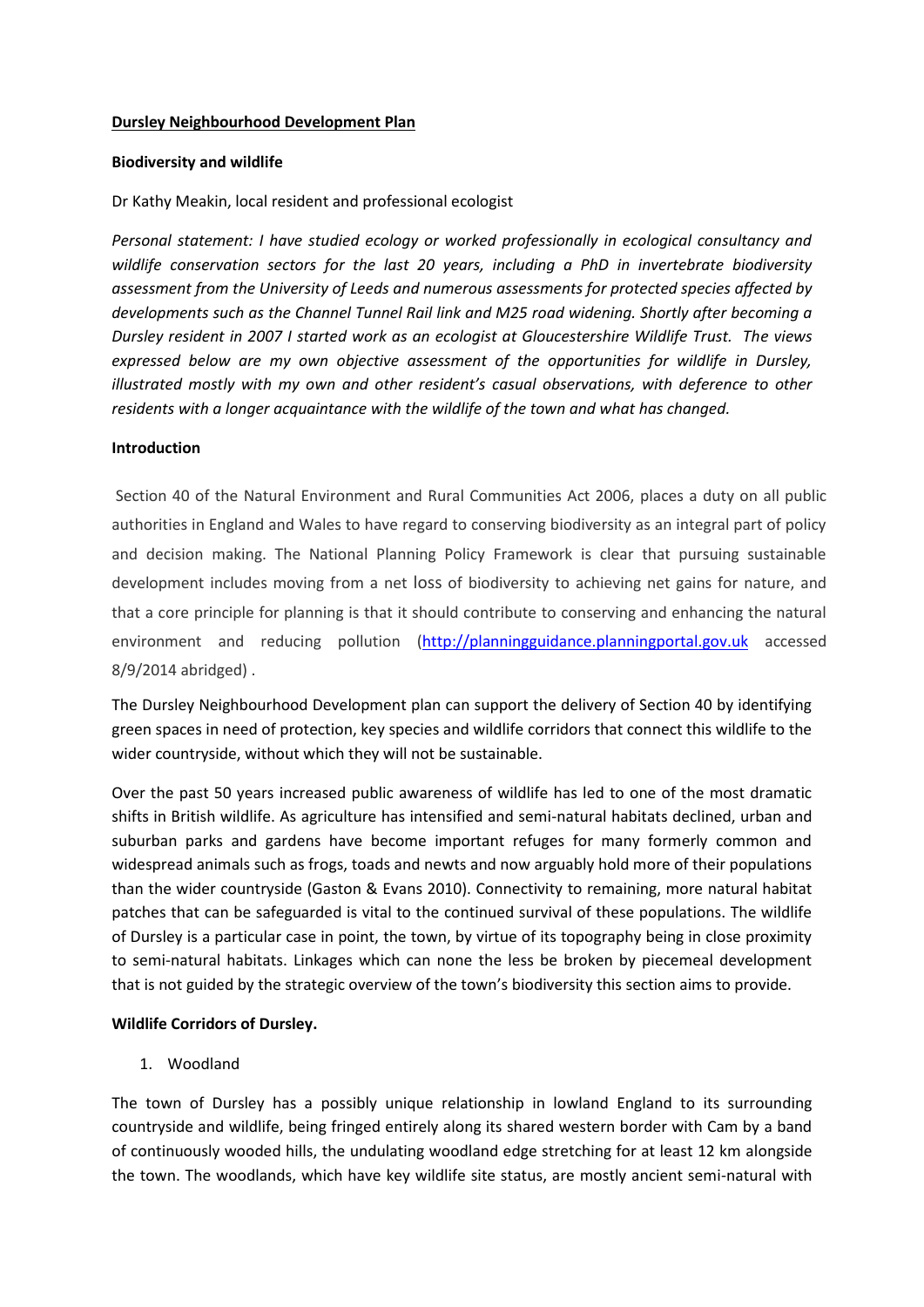some small plantation blocks of conifer, and continue almost unbroken all the way along the steep Cotswold scarp slope to Uley and then to Stroud to the north-east. Dormice *Muscardinus avellanarius* occur where there is a diverse understorey and along the scrub of the woodland edge and may even occur in gardens and hedgerows that connect to the woods. With only 11.5% of the UK covered by trees (JNCC.defra.gov.org accessed 8/9/2014) the woodlands of Dursley are a remarkable natural asset to the local community.

2. Semi-improved grasslands

Patches of poor semi-improved rough improved grassland along the perimeter of the woodland such as Hardings Drive and the slopes above Woodmancote not only form a buffer between the town and the woodland, but are in themselves valuable habitat for many species of the woodland edge notably mammals, birds and, being east facing, are warm enough for reptiles. No information was available at the time of writing to confirm their value to plants and invertebrates.

Semi-improved grassland refers to permanent grasslands that have not been sown but may have had some agricultural improvement in the past and still have notable plant species. More recent grasslands are dominated by ranker grasses and are not botanically rich, but valuable to other species. Notably for Dursley: slow worms *Anguis fragilis*, great crested newts *Triturus cristatus* (protected under the Conservation of Habitats and Species Regulations 2010 and the Wildlife and Countryside Act 1981) small mammals and their attendant predators – kestrel *Falco tinnunculus* and barn owl *Tyto Alba* have all been observed in the fields included in the current housing development proposal for the land off Ganzell Lane (Eric Palmer pers. comm.). These fields are part of the last remaining rank grasslands with old un-flailed hedgerows to the south of the River Ewelme between Dursley and Uley.

3. Rivers and hedgerows

The River Cam/Ewelme forms a third important wildlife corridor. Flowing along the eastern edge of Dursley and although culverted under the town, analysis of satellite photographs (Google Maps accessed 8/9/2014) shows that the river corridor is wooded for almost its entirety from Chestal to the railway line close to the M5 (Figure 1), where it connects with other streams and in turn with a well-developed hedgerow network to the north (hence their inclusion here). The tree lined stream network is at least 20 km long, and intersects several small habitat patches such as the sewage works and extensive ponds at Everhot (see bats below).

4. Gardens and green spaces

Many large, well established gardens and remnant green spaces facilitate the movement of wildlife into and through the town from the woodland. At Dursley's widest point, estimated at Rosebury Road, local people are still only approximately 670m from woodland edge or put another way, woodland wildlife is only 670 m away from gardens.

Although probably detrimental to wildlife at the time; assuming sympathetic gardeners who prefer not to keep all of their gardens too tidy and lazy cats, the large, well established and connecting gardens of the Garden suburb, Hunger Hill and the Fortress are in particular expected to provide valuable habitats for amphibians, reptiles, birds and insects and connect with other gardens all the way to the A4135. The main road through town will be a barrier to the eastward dispersal of many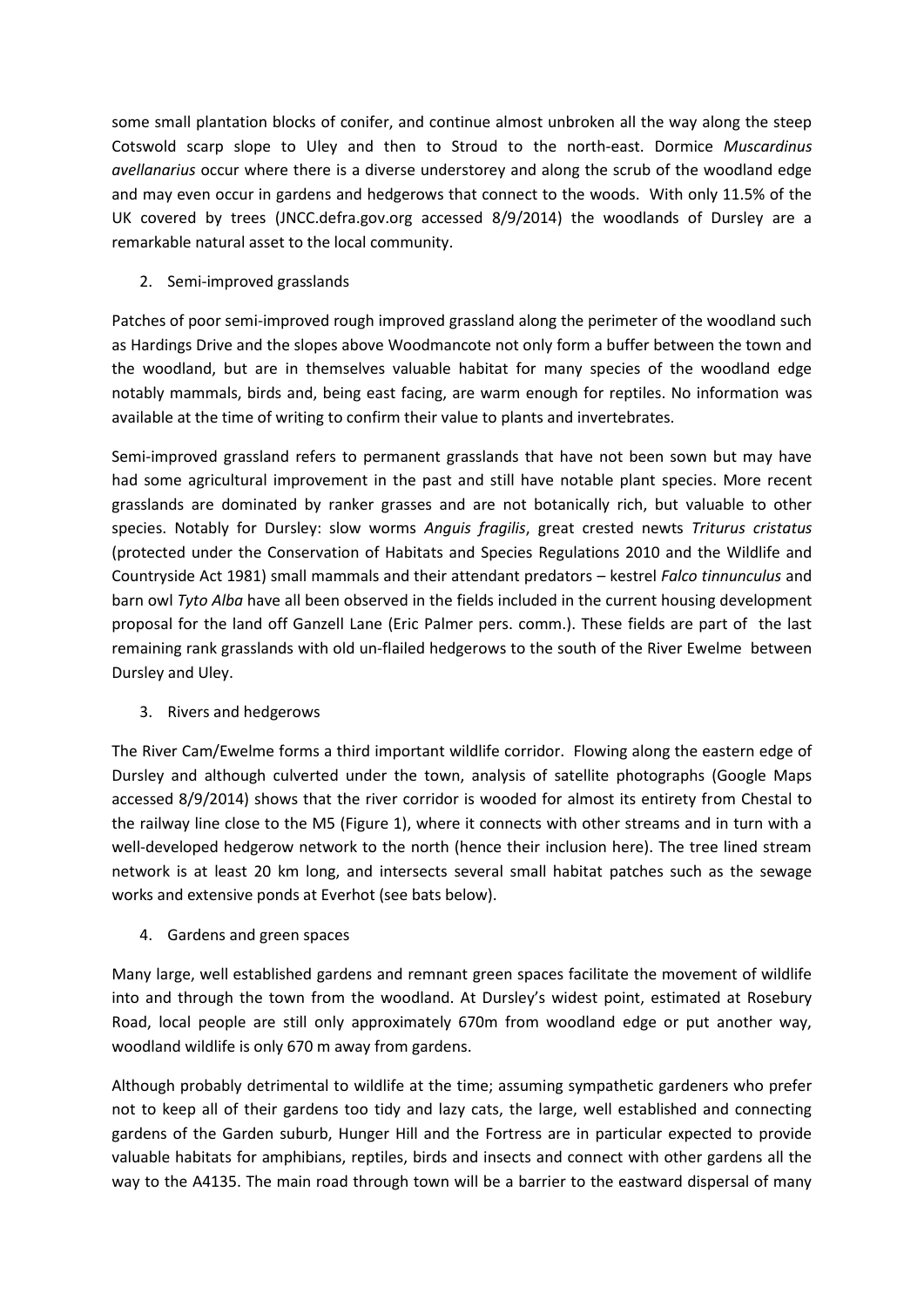smaller species but the main direction of dispersal will be along the valley, which has been largely unfragmented by roads (see hedgehogs below).

Garden visits from badgers *Meles meles* and roe deer *Capreolus capreolus* produce mixed reactions, but the penetration of woodland birds such as the greater spotted woodpecker *Dendrocopus major,*  (which have taken to bird feeders) into gardens as close to the town centre as Windsor Road (pers. obs. 2009) is probably more universally welcomed. Badgers are frequent visitors to many gardens in the town, with an unconfirmed badger sett reported from the bank at the end of Yellow Hundred Close (Nicola Christopher pers.comm.). Although often a nuisance, badgers and their setts are protected under the Protection of Badgers Act 1992, which makes it an offence to kill, injure or interfere with a badger or interfere with a badgers sett [\(www.naturalengland.org.uk](http://www.naturalengland.org.uk/) accessed 9/9/2014) often making badger setts a very serious and costly problem for developments.

Gardens constitute much the larger part of green space in Dursley. Unmanaged or informal green space is more restricted with the largest and most important area comprising the bank above Lister Petter, which extends all the way to the hollow behind Long Street below Sainsburys Car Park (Figure 2). The bank is a mixture of planted and self-seeded trees and scrub with some tall herb and rough grassland and connects much of the "missing" river section of the river corridor through Dursley (see bats below). Before the trees were cut down on the corner of Long street and Drake Lane, there would have been better wildlife connectivity to Chestal and the hedgerow network towards Downham Hill.

## **Flagship species for Dursley – engaging the community with local wildlife**

For sustainable development that benefits local wildlife, targetted ecological surveys are strongly recommended to provide a sound evidence base for decision makers and as a baseline against which to measure the sustainability of future developments.

Records of species recorded in the Dursley area can be requested from the Gloucestershire Centre for Environmental Records for a small fee to cover their costs. The data can be provided either as a spread sheet or mapped so that it can be viewed using software such as Parish Online which has been specially developed to help parishes interpret their spatial data.

Biological records can give a much fuller account of the town's biodiversity than mentioned here and are well worth pursuing. However, it is often easier to interpret patterns in biodiversity using a smaller number of species that act as "flagships" or "umbrella species" for the many. In a development context, species that are protected by law because they are declining at a national or European level are particularly relevant. Planners and developers must have due regard for them, carry out assessments and devise licenced mitigation as necessary.

As ecological assessments commonly only take a site view of protected species, are rarely done by local ecologists and almost never monitored, it is strongly recommended that the community conducts its own species surveys under the auspices of the neighbourhood development plan to assess whether the criteria of the Natural Environment and Rural Communities Act 2006 are being met . The author is prepared to donate time to train Dursley volunteers for free and with the exception of bat detectors with minimal equipment costs. With the right promotion in the local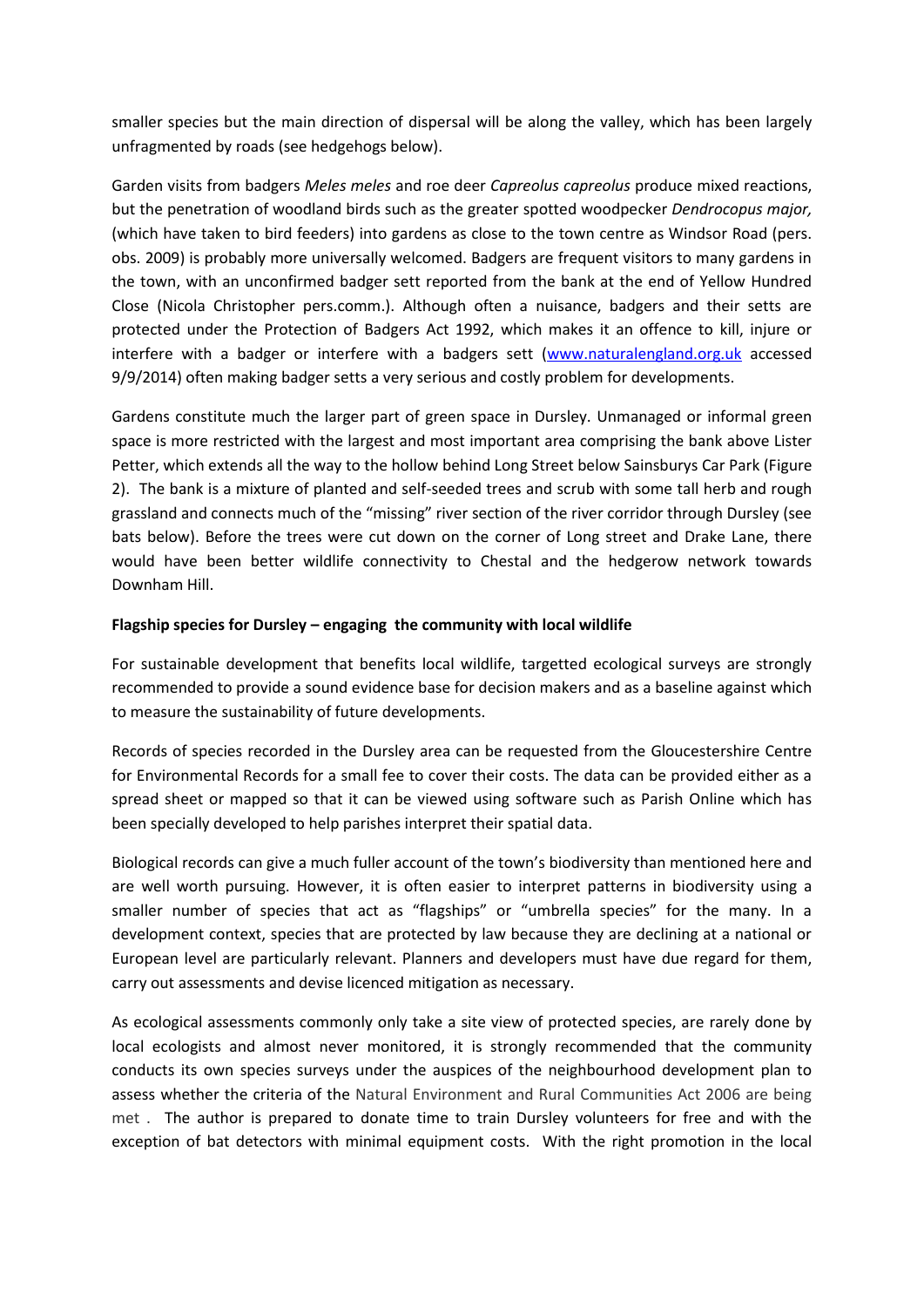papers there is considerable scope for widespread community engagement and pride in surveying the following emblematic species using methods (for which licences would not be required):

### Bats

Continuous tree cover along linear landscape features such as the river and hedgerow network (Figure 1) will be of particular importance to bats. The eighteen species of UK bat, (treated here for simplicity as a single entity), are all given equal protection under the Conservation of Habitats and Species Regulations 2010 and the Wildlife and Countryside Act 1981. Bats roosting in buildings and trees in the town need this corridor to commute to insect food in the wider countryside. Many of the smaller species will not cross gaps as small as 10 m in hedges (Entwhistle et. al. 2001) and can easily become isolated. Surveys with bat detectors to determine levels of bat activity are highly recommended to assess the importance of this corridor and patterns of bat activity within Dursley.

#### Slow worms

Slow worms are a notable, if probably under recorded feature of the wildlife of the area, due to their secretive nature. The shallow soils of the east facing grassland slopes below the woodland create an ideal temperature regime for basking and it is likely that this is a source habitat for a now widespread population of this inherently vulnerable animal that has spread into gardens across the town, with observations ranging from at least the church yard at (Ref) to gardens in Highfields (per obs 2008-2013), with doubtless many other sightings by residents across large areas of Dursley going unrecorded. Asking interested residents to put out carpet tiles and record any slow worms found underneath would inform us how widespread and abundant this nationally declining species is in our town.

## Hedgehogs

Many residents report that hedgehogs used to be much more common around Dursley, a picture that is reflected nationally. The People's Trust for Endangered Species report that as much as a quarter of the population has been lost in the last 10 years, on top of evidence of a long term decline from 1960 to 1980 from game keepers (PTES 2011). Declines are largely attributed to the loss of permanent pastures and hedgerows compounded in urban and suburban areas by smaller, tidier gardens with impassable fencing and over use of slug pellets. Badgers are natural predators of hedgehogs and at high densities can compound, but not cause, decline in conjunction with these other factors. Public outreach and education supported volunteers in the local community can again do much to improve the fortunes of this species in Durleys garden wildlife corridors.

## Amphibians

Frogs, toads and newts have been the biggest beneficiaries of the rise of the garden pond. It is estimated that 20% of ponds in the UK were lost between 1958 and 1988, with some counties reporting losses over 90 % (Halliday 2010).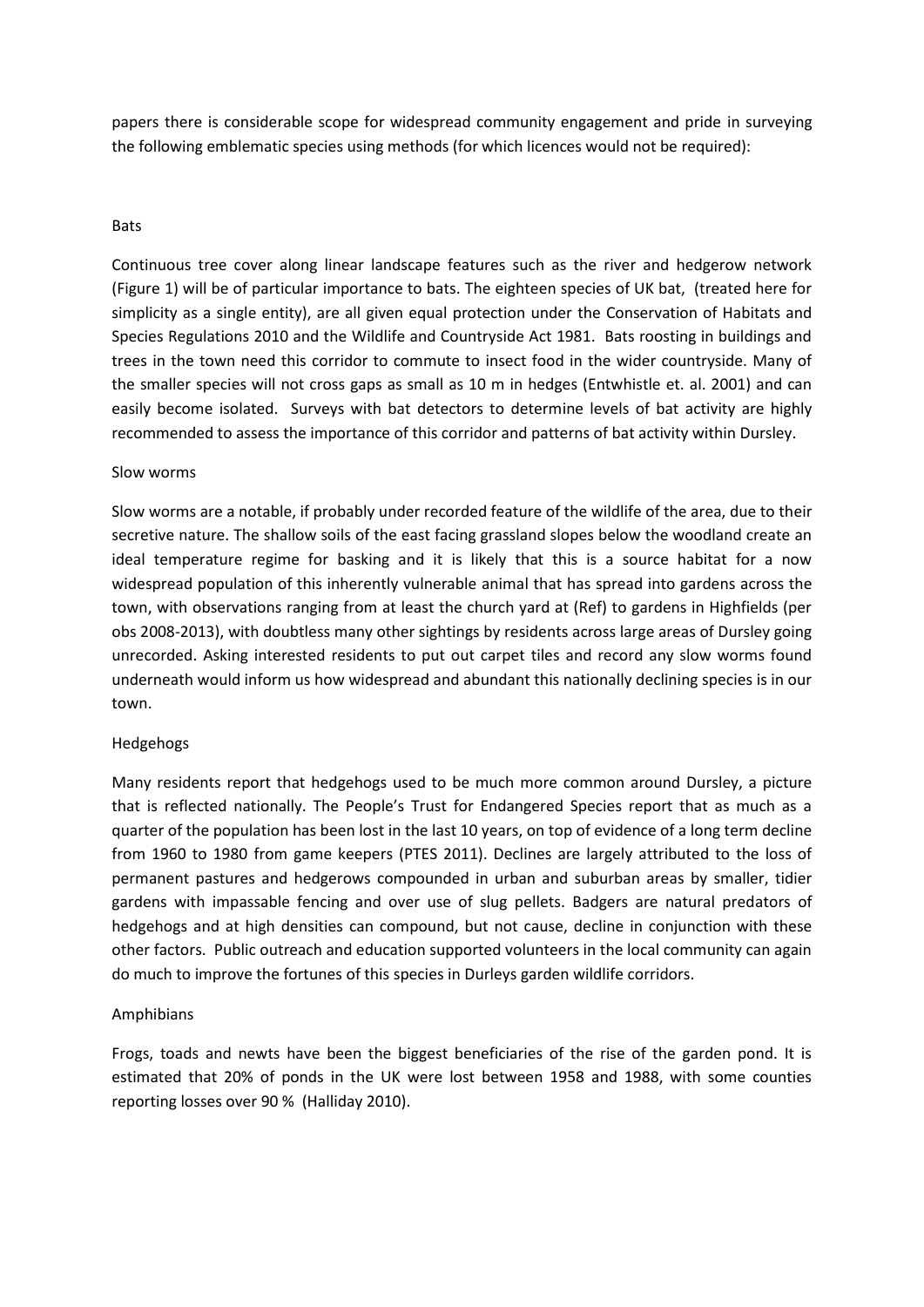Asking residents to report on if they have ponds and whether they see amphibians would enable us to understand where particularly good areas are and hence where any new developments should include mitigation for amphibians or detailed surveys for great crested newts.



Figure 1. The main river and hedgerow network. A key resource for foraging and commuting bats. Satellite imagery Google Maps.



Figure 2. The "bank" greenspace above Lister Petter. Google maps.